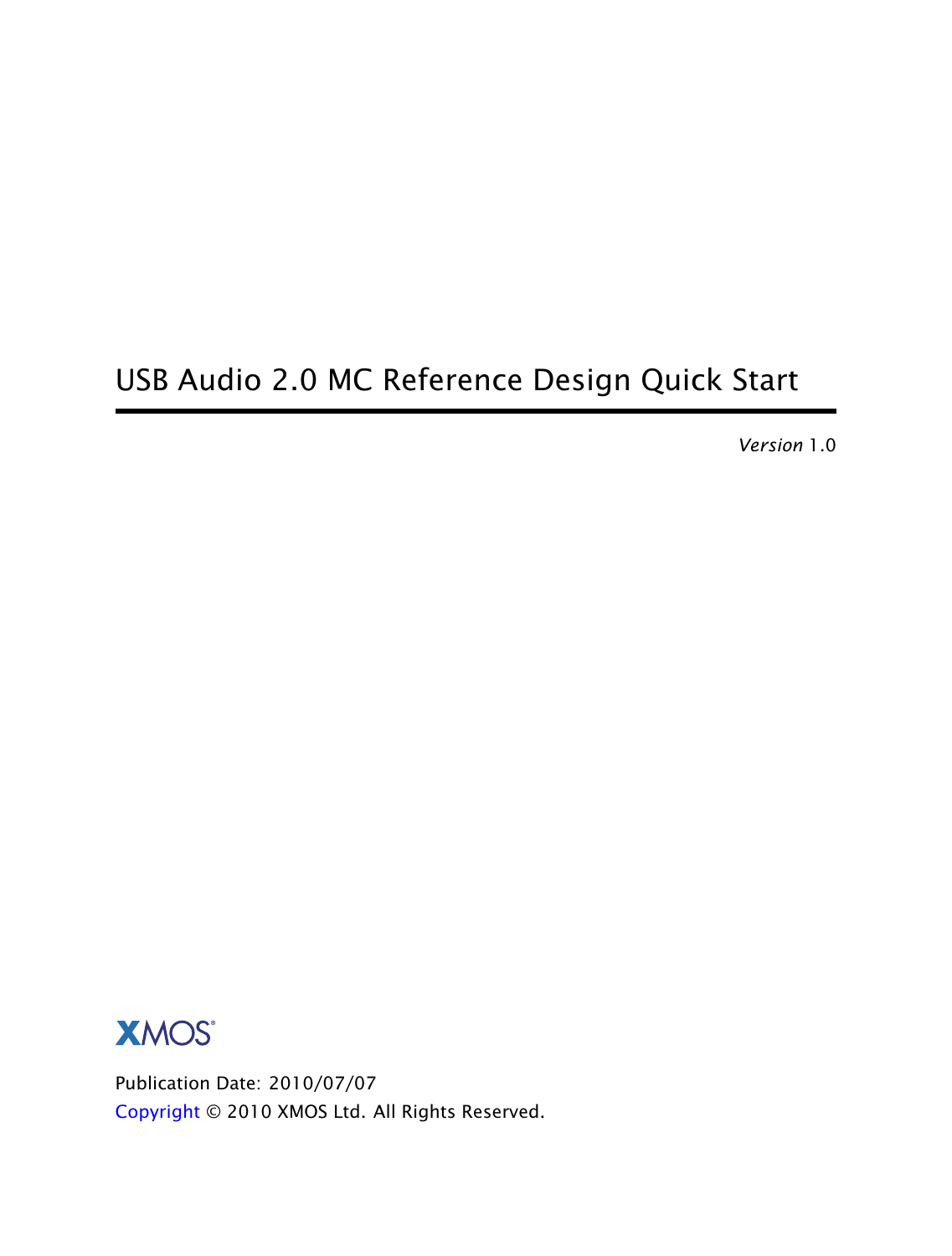# 1 Introduction

The USB Audio 2.0 Multichannel Reference Design (XS1-L2 Edition) is a hardware reference design for a multi-channel USB audio interface using the XMOS XS1-L2 dual-core event-driven processor. It contains a single XS1-L2 device enabling implementation of a complete USB 2.0 high-speed device compliant with release 2.0 of the USB Audio Class specification.



The XS1-L2 event-driven processor communicates with the USB host via a ULPI USB transceiver at the 480Mb/s high-speed rate. The XS1-L2 controls the streaming of audio data over the USB connection and direct I2S interface to the audio CODEC, digital streams and MIDI communications. Multiple additional functions (for example Mixers/DSP) can be implemented by modifications to the standard software.

An XTAG-2 debug adapter can be connected to the development board to provide a JTAG interface from your development system. To program the board you need to download a set of free Development Tools from the XMOS website.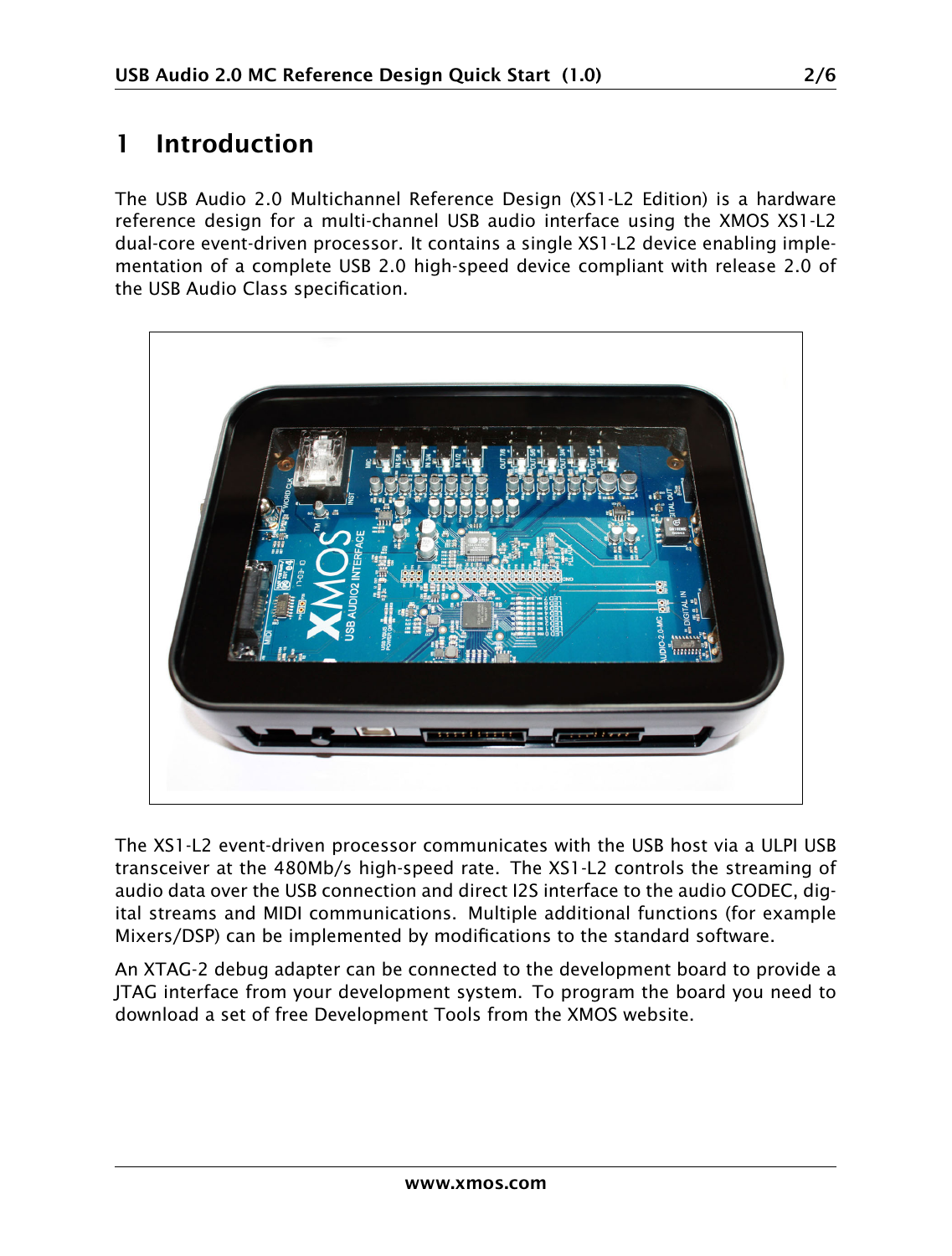#### 1.1 Connectors

The diagram below shows the layout of the connectors on the board:



- 
- 
- 3 75Ω BNC Word Clock Input 13 Optical Digital Output 13 Optical Digital Output 14 Coaxial Digital Output
- Instrument IN (Mono 1/4" Jack)
- 5 Microphone IN (Mono 3.5mm Jack) 15 Optical Digital Input
- 6 Analogue 1/2 IN (Stereo 3.5mm Jack) 16 Coaxial Digital Input
- 7 Analogue 3/4 IN (Stereo 3.5mm Jack) 17 Expansion Header
- 8 Analogue 5/6 IN (Stereo 3.5mm Jack) 18 XSYS Debug Interface
- 9 Analogue 1/2 OUT (Stereo 3.5mm Jack)
- 10 Analogue 3/4 OUT (Stereo 3.5mm Jack)
- 1 5V DC Power In 11 Analogue 5/6 OUT (Stereo 3.5mm Jack)
- 2 MIDI Input & Output (Via Gameport) 12 Analogue 7/8 OUT (Stereo 3.5mm Jack)
	-
	-
	-
	-
	-
	-
	- 19 USB B Connector
	- 20 Push Button Power Switch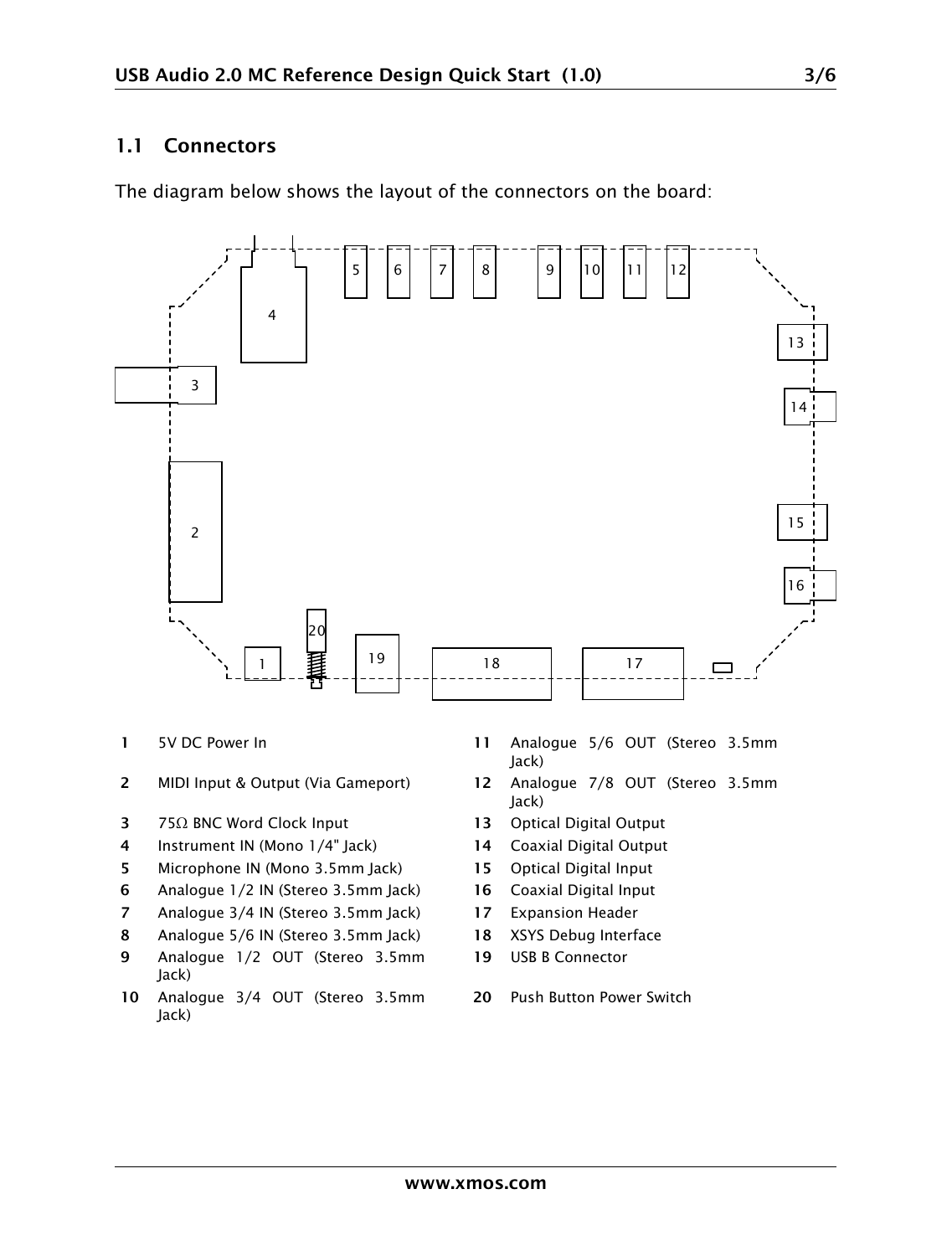## 2 Playing audio using the board

The USB Audio 2.0 Reference Design board requires a USB Audio 2.0 class compliant driver available on the host. This functionality is built into Mac OS 10.6.4 or later. A Windows demonstration driver is provided with the board.

- 1. Install the Windows USB Audio 2.0 demonstration driver, if required.
- 2. Connect the board to the 5V power supply provided.
- 3. Connect the board to your USB Audio 2.0 compliant host computer using a high speed USB 2.0 cable.
- 4. Press the On/Off button to switch on the board. The USB LED on the USB Audio 2.0 board is lit when the device is correctly connected and powered up.
- 5. Connect your audio input/output devices to the connectors on the board.
- 6. In your audio application, select the USB Audio 2.0 device.
- 7. Start playing and recording.

## 3 Programming the board

The XTAG-2 debug adapter supplied with the kit can be connected to the board to provide a JTAG interface from your development system that you can use to load and debug software. You need to install a set of drivers for the XTAG-2 debug adapter and download a set of free Development Tools (10.4 or later) from the XMOS website:

#### http://www.xmos.com/tools

Instructions on installing and using the XMOS Tools can be found in the XMOS Tools User Guide http://www.xmos.com/published/xtools\_en. The following table provides a summary tools support for the USB Audio 2.0 L1 development board.

| Minimum tools version required | 10.4                   |
|--------------------------------|------------------------|
| Board support file             | XR-USB-AUDIO-2.0-MC.xn |
| USB-to-JTAG adaptor            | XTAG-2                 |
| USB-to-JTAG driver             | <b>XMOS</b>            |
|                                |                        |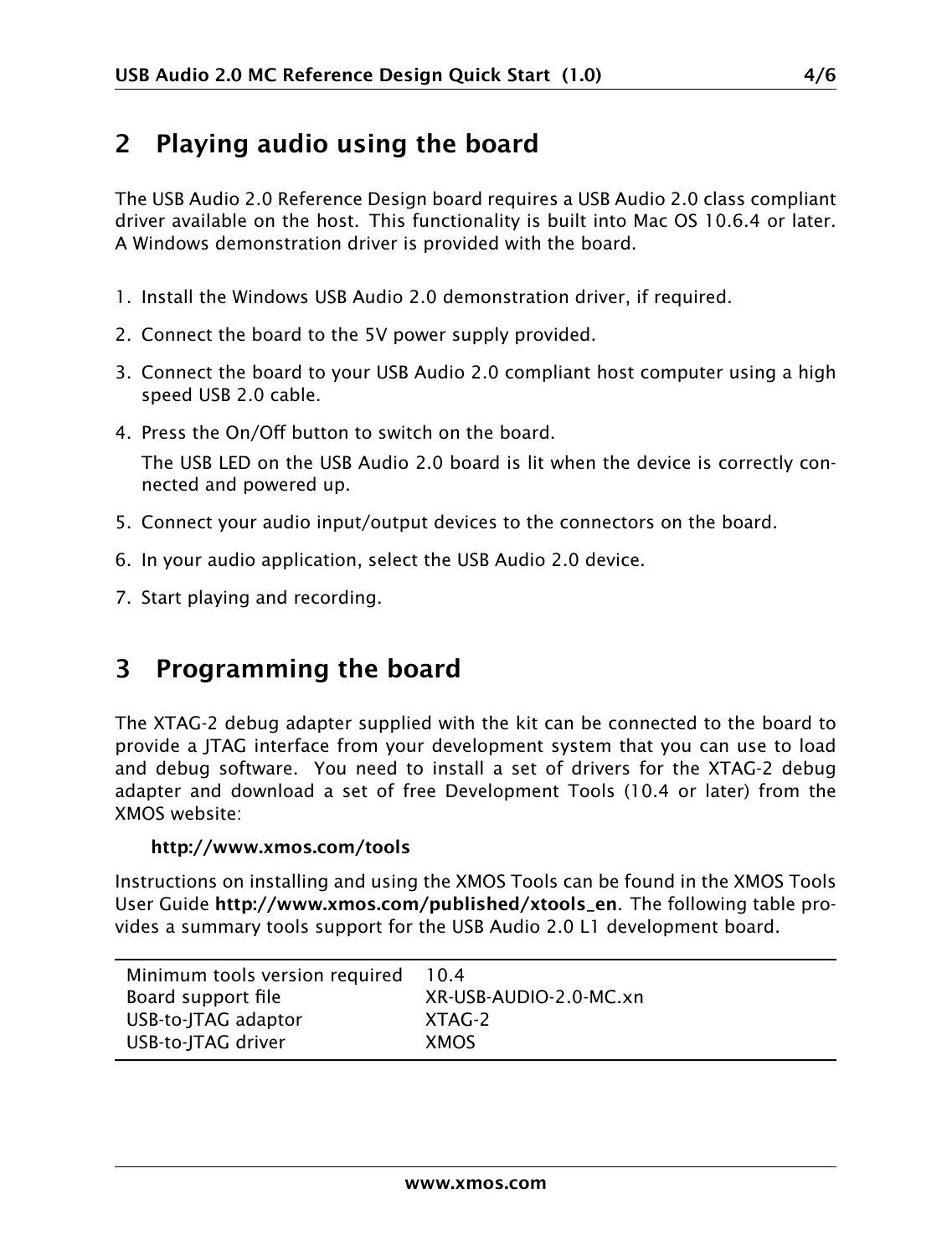### 4 The USB Audio 2.0 Reference Design Software

The latest USB Audio 2.0 Reference Design software is available from XMOS. Please register at <http://www.xmos.com/> and send a request for the software from your *Account* page, or contact your local sales representative for further details: <http://www.xmos.com/products/distributors>

The software is distributed as an Eclipse archive that you can import into the XDE.

- 1. Import the software
	- Start the Tools and select a workspace.
	- Choose File > Import.
	- Double-click the General folder, select the Existing Projects into Workspace option and click Next.
	- Double-click the General option, select Existing Projects into Workspace and click Next. (Do not select the Archive File option as this results in different behaviour.)
	- Browse to the USB Audio 2.0 Reference Design Software archive (ZIP file) and click Open to import the source code.
- 2. Build and run the source code on the board
	- Click the Build button to compile the project.
	- Click the Run button to load the compiled project onto the attached board.

Further details on how to build the project, load it onto the board and debug the code is contained in the [XMOS Tools User Guide.](http://xmos.com/published/xtools_en)

# 5 Next Steps

Further information on using the board and Tools is available from:

[www.xmos.com/usbaudio2mc](http://www.xmos.com/usbaudio2mc)

## Document History

| Date       | Release | Comment       |
|------------|---------|---------------|
| 2010-07-07 |         | First release |